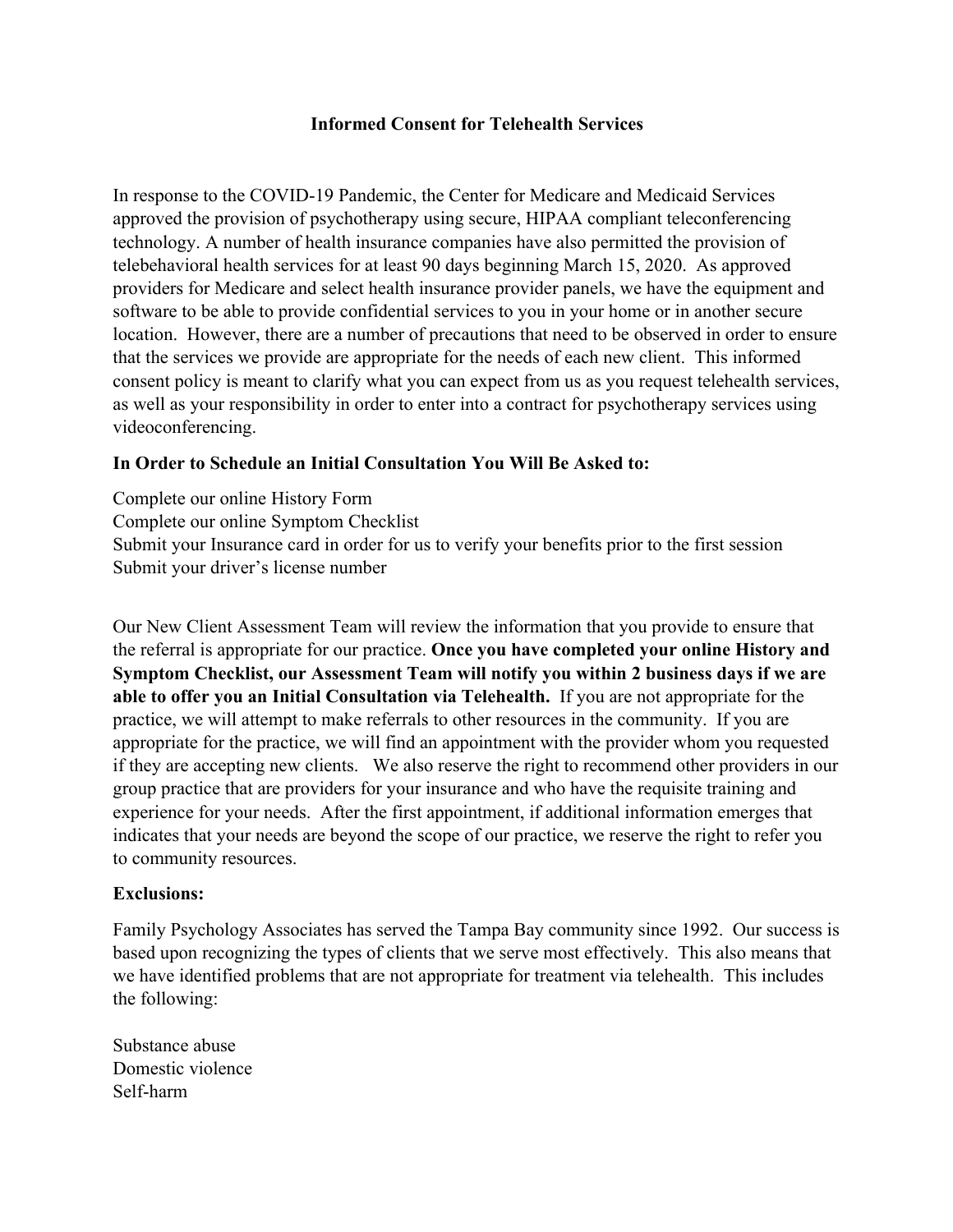Suicidal or homicidal thoughts Delusions or hallucinations

There are also some clients that we do serve well, but they require close interaction that is not consistent with social distancing.

Young children Developmental and learning disorders

Finally, the vast majority of our clients use Medicare or private insurance to assist with the cost of treatment. Unless your insurance company has waived cost sharing on the part of patients, we are required to collect your deductibles and copayments. We will expect you to keep a credit card on file so that we can process your copayments at the time of service. If you are unable to supply a credit card, you may make arrangements to prepay by check. If you cannot afford your cost sharing, we will refer you to community mental health facilities.

# **Confidentiality:**

Your Private Health Information will be treated with the utmost confidentiality in the same way that face to face services are protected. This includes documentation of each session and the associated insurance claims. Your Private Health Information cannot be released to any third party without your written authorization. If you would like to have information released, you may complete an Authorization for the Release of Information form located on the New Clients page of our website.

It is your responsibility to ensure that you are in a private place for our sessions so that you will not be overheard of interrupted. You are also responsible for having access to videoconferencing hardware and internet access that it reliable. If it is determined that your internet access is not sufficient to allow for a productive therapeutic interaction, we may be able to complete that session by phone. However, if this is a persistent problem, we will refer you to a provider who can serve you on a face to face basis.

In the case of minors, it will be most effective for each session to begin and end with contact with a parent or legal guardian. This ensures that the internet connection is satisfactory and it also allows for the identification of risk that may necessitate a referral to a more intensive form of treatment. After the introduction with the parent or guardian, it will be best for the minor to have access to a private space for the interview with the therapist.

## **Emergency procedures:**

We are an outpatient practice and we do not have privileges to treat clients in an inpatient or a residential treatment facility. If during the course of treatment it is determined that there is a risk to yourself or others, we are empowered to notify local emergency services to determine if an involuntary hospitalization is warranted. Furthermore, if a substance abuse crisis occurs, we